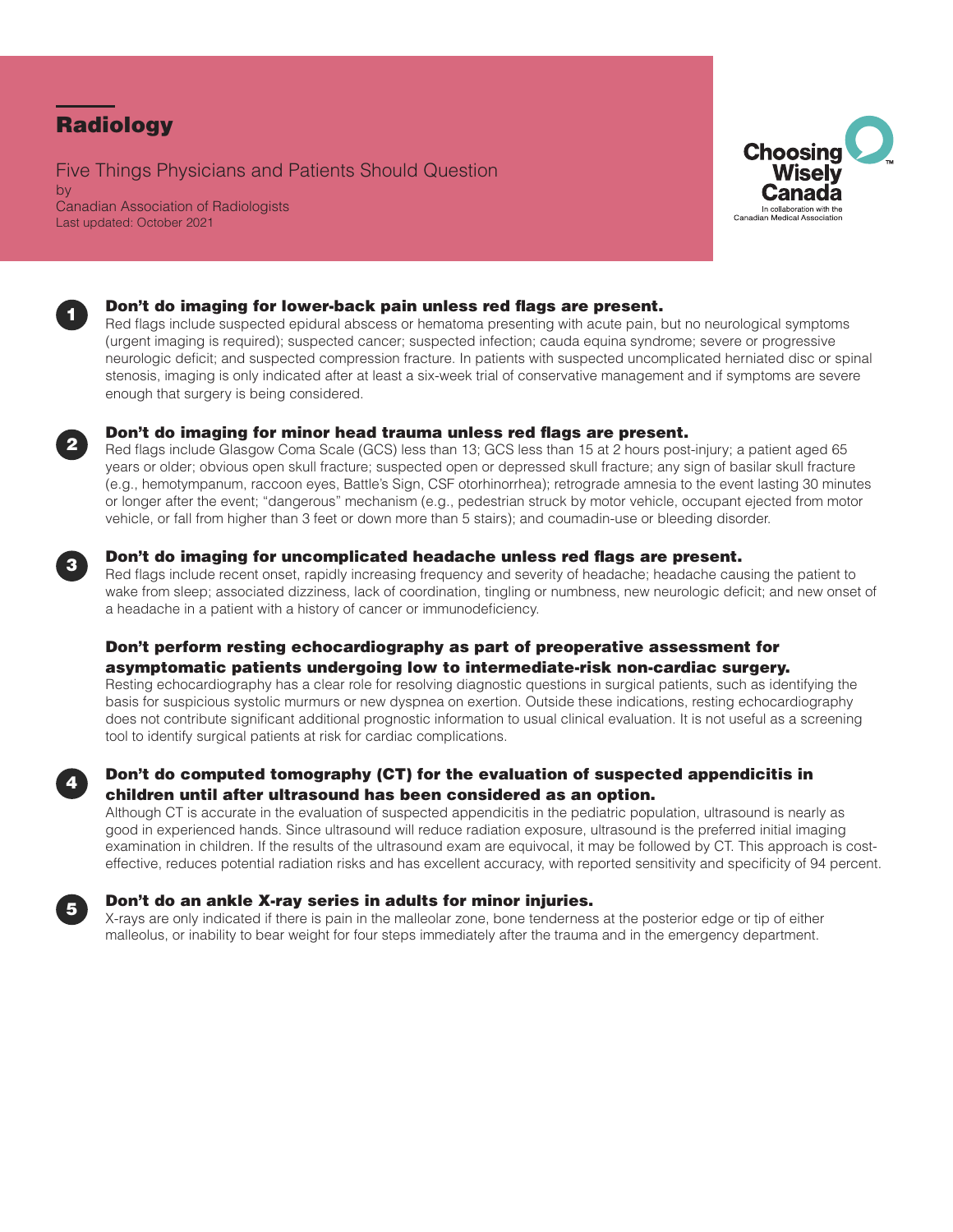#### How the list was created

The Canadian Association of Radiologists (CAR) established its Choosing Wisely Canada Top 5 recommendations by initially soliciting expert opinion from physician leaders within its Board of Directors. A working group was then formed to further identify common clinical scenarios in which imaging may be misused and should be reconsidered. The working group included CAR leaders in the areas of medical imaging appropriateness and access. The list was narrowed down based on the highest potential for improvement, representing a broad range of tests and the availability of strong guidelines. The first three recommendations had previously been researched, submitted and adopted for another appropriateness initiative underway in Canada in 2013. That process included obtaining stakeholder support from a range of colleagues including technologists, sonographers, nuclear medicine physicians, family physicians and physicists. Two additional recommendations were added using similar criteria, including a comprehensive literature search undertaken through the Canadian Agency for Drugs and Technologies in Health. The full list of proposed recommendations was then vetted by stakeholder organizations, such as provincial radiology organizations and the full CAR membership. Item 4 was adapted with permission from the Five Things Physicians and Patients Should Question, © 2012 American College of Radiology.

#### Sources

1

2

3

Choosing Wisely. [American Academy of Family Physicians \(AAFP\): Fifteen things physicians and patients should question](http://www.choosingwisely.org/doctor-patient-lists/american-academy-of-family-physicians/) [Internet]. 2013 Sep 24 [cited 2015 May 5].

American College of Radiology. [ACR appropriateness criteria® low back pain](https://acsearch.acr.org/docs/69483/Narrative/) [Internet]. 2015 [cited 2017 May 5].

Bach SM, et al. Guideline update: What's the best approach to acute low back pain? J Fam Pract. 2009 Dec;58(12):E1. [PMID: 19961812](https://www.ncbi.nlm.nih.gov/pubmed/19961812).

Chou R, et al. Imaging strategies for low-back pain: Systematic review and meta-analysis. Lancet. 2009 Feb 7;373(9662):463-72[. PMID: 19200918](https://www.ncbi.nlm.nih.gov/pubmed/19200918). Chou R, et al. Diagnostic imaging for low back pain: Advice for high-value health care from the American College of Physicians. Ann Intern Med. 2011 Feb

# 1;154(3):181-9. [PMID: 21282698.](https://www.ncbi.nlm.nih.gov/pubmed/21282698)

Goertz M, et al. [Adult acute and subacute low back pain](https://www.icsi.org/guidelines__more/catalog_guidelines_and_more/catalog_guidelines/catalog_musculoskeletal_guidelines/low_back_pain/) [Internet]. 2012 Nov [cited 2017 May 5].

Michigan Quality Improvement Consortium. [Management of acute low back pain](http://mqic.org/pdf/mqic_management_of_acute_low_back_pain_cpg.pdf) [Internet]. 2012 Sep [cited 2014 Feb 23].

National Collaborating Centre for Primary Care (UK). Low back pain: Early management of persistent non-specific low back pain. 2009 May. [PMID:](https://www.ncbi.nlm.nih.gov/pubmed/20704057)  [20704057.](https://www.ncbi.nlm.nih.gov/pubmed/20704057)

Toward Optimized Practice. [Guideline for the evidence-informed primary care management of low back pain](http://www.topalbertadoctors.org/download/572/LBPGUIDELINESNov25.pdf) [Internet]. 2011 Nov [cited 2017 May 5]. University of Michigan Health System. [Acute low back pain](http://www.med.umich.edu/1info/FHP/practiceguides/back/back.pdf) [Internet]. 2010 Jan [cited 2017 May 5].

van Rijn RM, et al. Computed tomography for the diagnosis of lumbar spinal pathology in adult patients with low back pain or sciatica: A diagnostic systematic review. Eur Spine J. 2012 Feb;21(2):228-39. [PMID: 21915747](https://www.ncbi.nlm.nih.gov/pubmed/21915747).

Wassenaar M, et al. Magnetic resonance imaging for diagnosing lumbar spinal pathology in adult patients with low back pain or sciatica: A diagnostic systematic review. Eur Spine J. 2012 Feb;21(2):220-7. [PMID: 21922287.](https://www.ncbi.nlm.nih.gov/pubmed/21922287)

#### Davis PC, et al. [ACR appropriateness criteria® head trauma](https://acsearch.acr.org/docs/69481/Narrative/) [Internet]. 2015 [cited 2017 May 5].

Holmes MW, et al. The cost-effectiveness of diagnostic management strategies for adults with minor head injury. Injury. 2012 Sep;43(9):1423-31. PMID: [21835403.](https://www.ncbi.nlm.nih.gov/pubmed/21835403)

Jagoda AS, et al. Clinical policy: Neuroimaging and decisionmaking in adult mild traumatic brain injury in the acute setting. Ann Emerg Med. 2008 Dec;52(6):714-48. [PMID: 19027497](https://www.ncbi.nlm.nih.gov/pubmed/19027497).

Management of Concussion/mTBI Working Group. VA/DoD clinical practice guideline for management of concussion/mild traumatic brain injury (mTBI)]. J Rehabil Res Dev. 2009;46(6):CP1-68. [PMID: 20108447](https://www.ncbi.nlm.nih.gov/pubmed/20108447).

Marshall S, et al. Clinical practice guidelines for mild traumatic brain injury and persistent symptoms. Can Fam Physician. 2012 Mar;58(3):257,67, e128-40. [PMID: 22518895](https://www.ncbi.nlm.nih.gov/pubmed/22518895).

Motor Accidents Authority NSW (MAA). Guidelines for mild traumatic brain injury following closed head injury: Acute/post-acute assessment and [management](https://www.researchgate.net/publication/236887906_MILD_TRAUMATIC_BRAIN_INJURY_Guidelines_for_AcutePost-acute_Assessment_and_Management_Following_Closed_Head_Injury) [Internet]. 2008 [cited 2017 May 5].

Ontario Neurotrauma Foundation. [Guidelines for mild traumatic brain injury and persistent symptoms](http://onf.org/system/attachments/60/original/Guidelines_for_Mild_Traumatic_Brain_Injury_and_Persistent_Symptoms.pdf) [Internet]. 2011 [cited 2017 May 5]. Pandor A, et al. Diagnostic management strategies for adults and children with minor head injury: A systematic review and an economic evaluation. Health Technol Assess. 2011 Aug;15(27):1-202. [PMID: 21806873](https://www.ncbi.nlm.nih.gov/pubmed/21806873).

Pandor A, et al. Diagnostic accuracy of clinical characteristics for identifying CT abnormality after minor brain injury: A systematic review and metaanalysis. J Neurotrauma. 2012 Mar 20;29(5):707-18. [PMID: 21806474.](https://www.ncbi.nlm.nih.gov/pubmed/21806474)

Reed D. [Adult trauma clinical practice guidelines: Initial management of closed head injury in adults](https://www.aci.health.nsw.gov.au/get-involved/institute-of-trauma-and-injury-management/clinical/trauma-guidelines/Guidelines/head_injury_cpg) [Internet]. 2011 Nov [cited 2017 May 5]. Scottish Intercollegiate Guidelines Network (SIGN). [Early management of patients with a head injury: A national clinical guideline](http://www.sign.ac.uk/pdf/sign110.pdf) [Internet]. 2009 May [cited 2017 May 5].

Smits M, et al. Minor head injury: CT-based strategies for management-a cost-effectiveness analysis. Radiology. 2010 Feb;254(2):532-40. [PMID: 20093524.](https://www.ncbi.nlm.nih.gov/pubmed/20093524) West TA, et al. [Care of the patient with mild traumatic brain injury](http://www.rehabnurse.org/uploads/files/cpgmtbi.pdf) [Internet]. 2011 [cited 2017 May 5]. Work Loss Data Institute. [Head \(trauma, headaches, etc., not including stress & mental disorders\)](http://www.worklossdata.com/) [Internet]. 2011 [cited 2017 May 5].

Beithon J, et al. [Institute for clinical systems improvement. Diagnosis and treatment of headache](https://www.icsi.org/guidelines__more/catalog_guidelines_and_more/catalog_guidelines/catalog_neurological_guidelines/headache/) [Internet]. 2013 Jan [cited 2017 May 5].

Choosing Wisely. [American College of Radiology: Five things physicians and patients should question](http://www.choosingwisely.org/societies/american-college-of-radiology/) [Internet]. 2012 Apr 4 [cited 2017 May 5]. Edlow JA, et al. Clinical policy: Critical issues in the evaluation and management of adult patients presenting to the emergency department with acute headache. Ann Emerg Med. 2008 Oct;52(4):407-36. [PMID: 18809105](https://www.ncbi.nlm.nih.gov/pubmed/18809105).

Hayes LL, et al. ACR appropriateness criteria®: Headache - child [Internet]. 2012 [cited 2014 Feb 23].

Health Quality Ontario. Neuroimaging for the evaluation of chronic headaches: An evidence-based analysis. Ont Health Technol Assess Ser. 2010;10(26):1- 57. [PMID: 23074404.](https://www.ncbi.nlm.nih.gov/pubmed/23074404)

Jordan YJ, et al. Computed tomography imaging in the management of headache in the emergency department: Cost efficacy and policy implications. J Natl Med Assoc. 2009 Apr;101(4):331-5. [PMID: 19397223](https://www.ncbi.nlm.nih.gov/pubmed/19397223).

National Institute for Health and Clinical Excellence (NICE). [Headaches: Diagnosis and management of headaches in young people and adults](http://www.nice.org.uk/nicemedia/live/13901/60853/60853.pdf) [Internet]. 2012 Sep [2017 May 5].

Sandrini G, et al. Neurophysiological tests and neuroimaging procedures in non-acute headache (2nd edition). Eur J Neurol. 2011 Mar;18(3):373-81. PMID: [20868464.](https://www.ncbi.nlm.nih.gov/pubmed/20868464)

Scottish Intercollegiate Guidelines Network (SIGN). [Diagnosis and management of headache in adults: A national clinical guideline](http://www.sign.ac.uk/pdf/sign107.pdf) [Internet]. 2008 Nov [2017 May 5].

Toward Optimized Practice. [Guideline for primary care management of headache in adults](http://www.topalbertadoctors.org/download/597/Guideline%252Bfor%252BPrimary%252BCare%252BManagement%252Bof%252BHeadache%252Bin%252BAdults.pdf) [Internet]. 2016 Sep [2017 May 5].